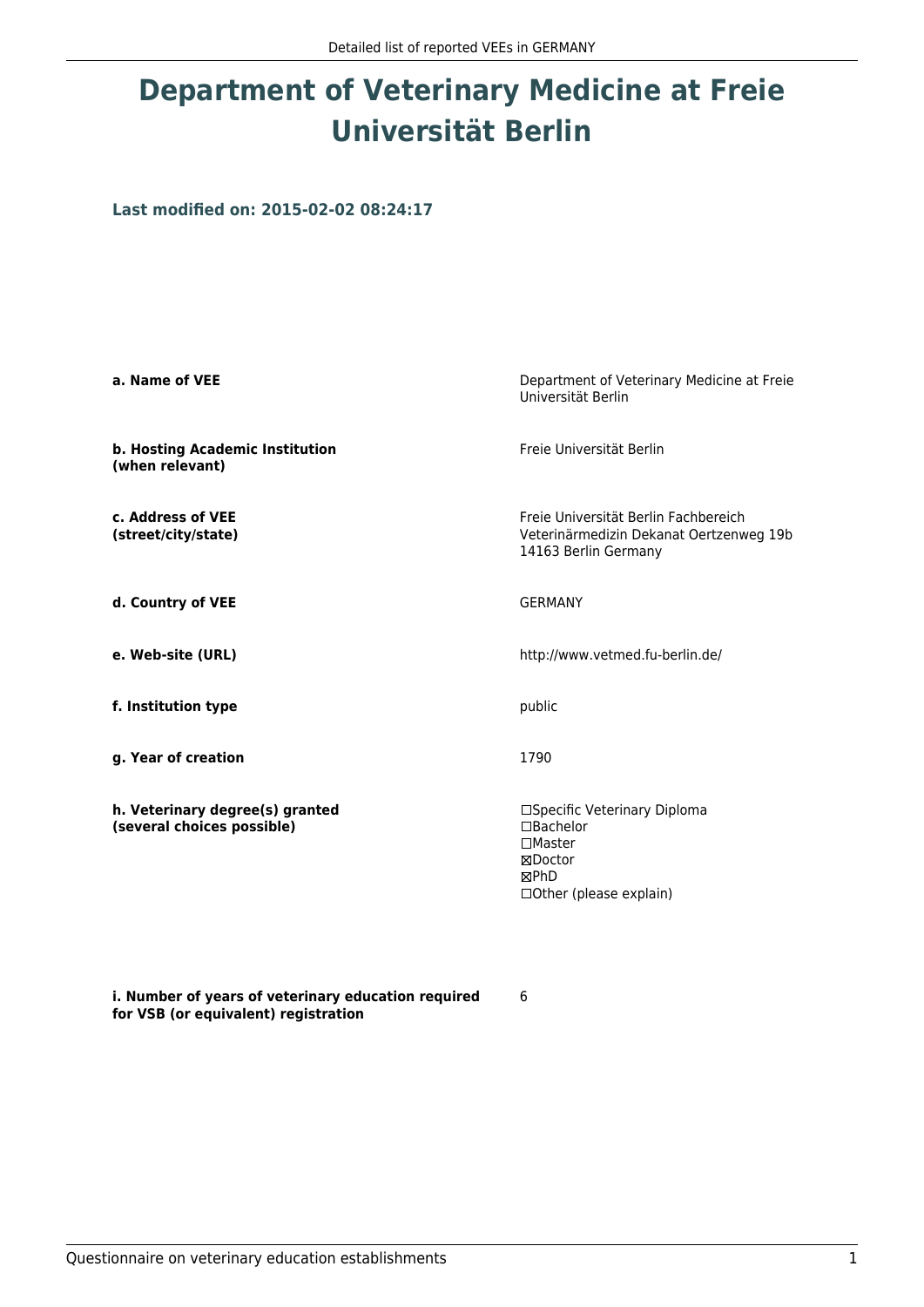### **j. Average number of veterinary students per class**

|                                                                                                   | 1st Year                                                                                                                                                              | 151-200 |
|---------------------------------------------------------------------------------------------------|-----------------------------------------------------------------------------------------------------------------------------------------------------------------------|---------|
|                                                                                                   | 2d Year                                                                                                                                                               | 151-200 |
|                                                                                                   | 3d Year                                                                                                                                                               | 151-200 |
|                                                                                                   | 4th Year                                                                                                                                                              | 151-200 |
|                                                                                                   | 5th Year                                                                                                                                                              | 151-200 |
|                                                                                                   | 6th Year                                                                                                                                                              | 151-200 |
|                                                                                                   | 7th Year                                                                                                                                                              |         |
| k. Average number of veterinary graduates per year<br>from the establishment                      | 151-200                                                                                                                                                               |         |
| I. Minimum education required for admission to the<br>establishment<br>(several choices possible) | ⊠High School University Entrance<br>Qualification<br>□Pre-Veterinary Science Diploma<br>□Pre-Veterinary Science Degree<br>□Other specific VEE entrance qualifications |         |
| m. Is there a selection procedure at<br>(several choices possible)                                | ⊠National level<br>□State level<br>□Establishment level                                                                                                               |         |
| n. National accreditation/certification/approval                                                  | No                                                                                                                                                                    |         |
| o. Regional accreditation/certification/approval                                                  | No                                                                                                                                                                    |         |
| p. Any form of other international<br>accreditation/certification/approval?                       | Yes                                                                                                                                                                   |         |
| If yes, please provide a brief description.                                                       | <b>EAEVE</b>                                                                                                                                                          |         |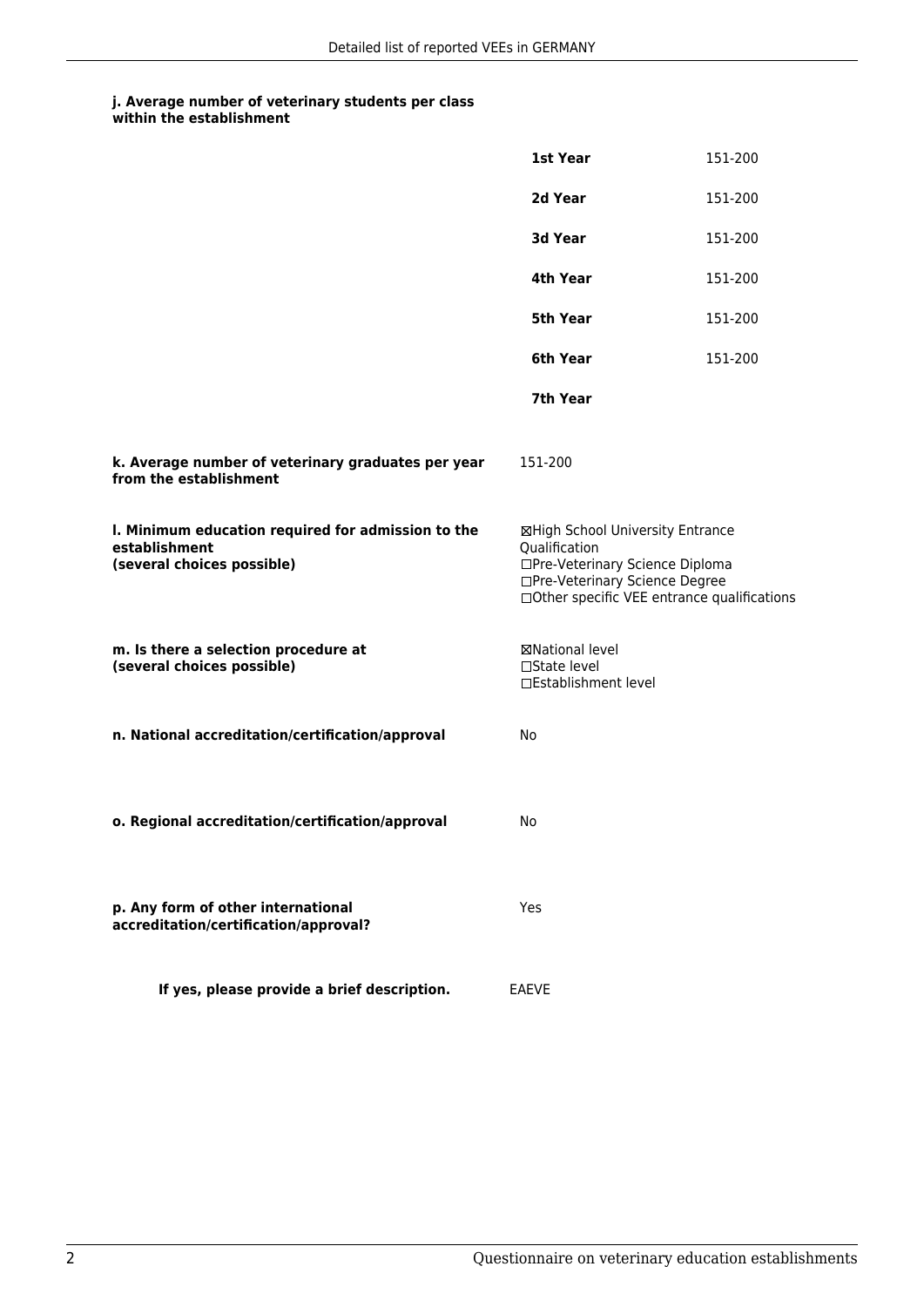## **Faculty of Veterinary Medicine at Justus-Liebig University Giessen**

**Last modified on: 2016-01-21 09:52:13**

| a. Name of VEE                                                | Faculty of Veterinary Medicine at Justus-<br>Liebig University Giessen                                          |  |
|---------------------------------------------------------------|-----------------------------------------------------------------------------------------------------------------|--|
| b. Hosting Academic Institution<br>(when relevant)            | Justus-Liebig-University Giessen                                                                                |  |
| c. Address of VEE<br>(street/city/state)                      | Fachbereich Veterinärmedizin Justus-Liebig-<br>Universität Giessen Frankfurter Str. 94 35392<br>Giessen Germany |  |
| d. Country of VEE                                             | <b>GFRMANY</b>                                                                                                  |  |
| e. Web-site (URL)                                             | http://www.uni-giessen.de/fbz/fb10                                                                              |  |
| f. Institution type                                           | public                                                                                                          |  |
| g. Year of creation                                           | 1777                                                                                                            |  |
| h. Veterinary degree(s) granted<br>(several choices possible) | □Specific Veterinary Diploma<br>□Bachelor<br>$\Box$ Master<br>⊠Doctor<br>⊠PhD<br>□ Other (please explain)       |  |

**i. Number of years of veterinary education required for VSB (or equivalent) registration**

6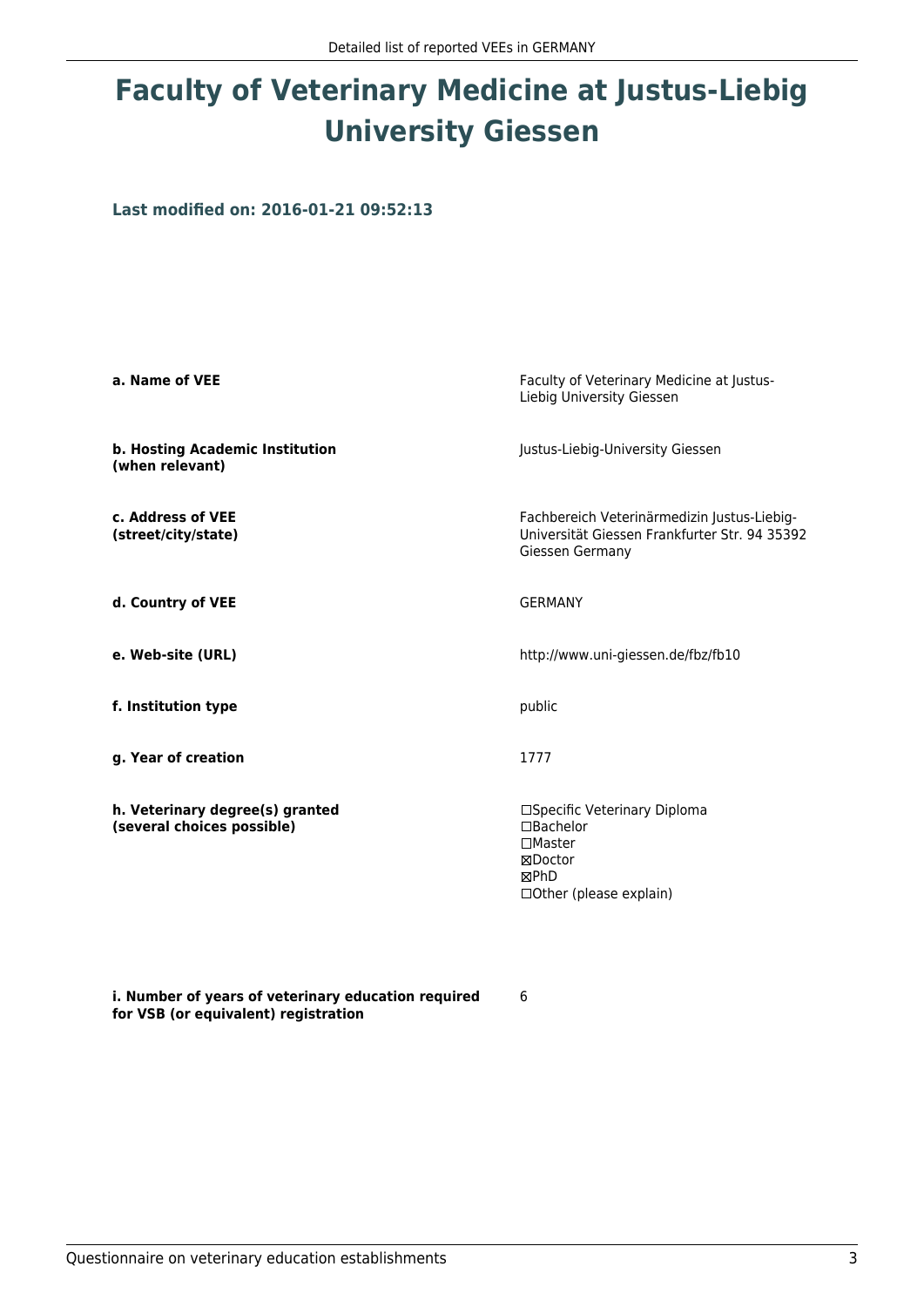### **j. Average number of veterinary students per class**

|                                                                                                   | 1st Year                                                                                                                                                               | $+200$  |
|---------------------------------------------------------------------------------------------------|------------------------------------------------------------------------------------------------------------------------------------------------------------------------|---------|
|                                                                                                   | 2d Year                                                                                                                                                                | $+200$  |
|                                                                                                   | 3d Year                                                                                                                                                                | 151-200 |
|                                                                                                   | 4th Year                                                                                                                                                               | 151-200 |
|                                                                                                   | 5th Year                                                                                                                                                               | 151-200 |
|                                                                                                   | 6th Year                                                                                                                                                               | 151-200 |
|                                                                                                   | 7th Year                                                                                                                                                               |         |
| k. Average number of veterinary graduates per year<br>from the establishment                      | 151-200                                                                                                                                                                |         |
| I. Minimum education required for admission to the<br>establishment<br>(several choices possible) | ⊠High School University Entrance<br>Qualification<br>□Pre-Veterinary Science Diploma<br>□Pre-Veterinary Science Degree<br>□ Other specific VEE entrance qualifications |         |
| m. Is there a selection procedure at<br>(several choices possible)                                | ⊠National level<br>□State level<br>□Establishment level                                                                                                                |         |
| n. National accreditation/certification/approval                                                  | No                                                                                                                                                                     |         |
| o. Regional accreditation/certification/approval                                                  | No                                                                                                                                                                     |         |
| p. Any form of other international<br>accreditation/certification/approval?                       | Yes                                                                                                                                                                    |         |
| If yes, please provide a brief description.                                                       | <b>EAEVE</b>                                                                                                                                                           |         |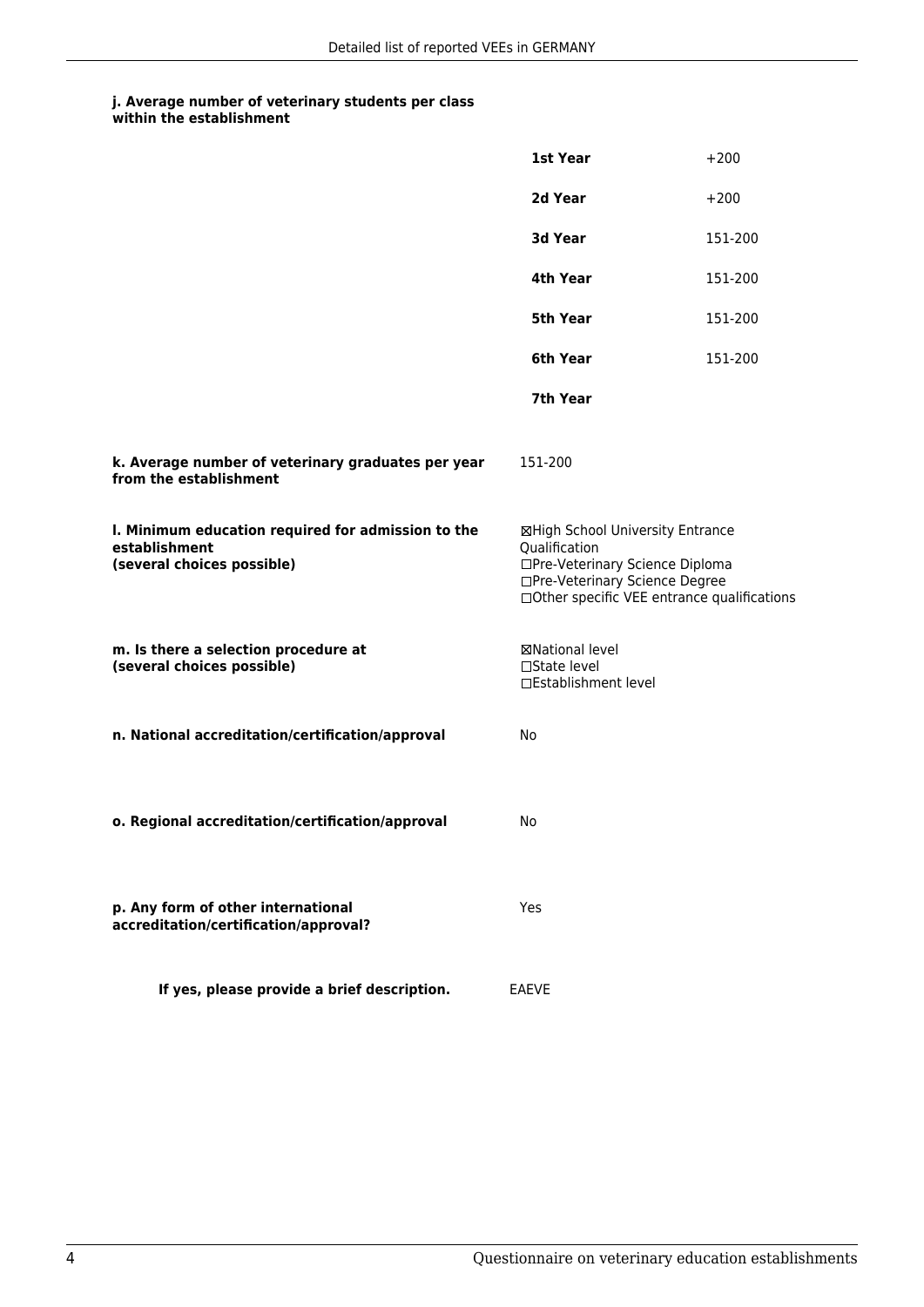# **Stiftung Tierärztliche Hochschule Hannover (University of Veterinary Medicine Hannover)**

**Last modified on: 2015-01-13 10:30:59**

| a. Name of VEE                                                | Stiftung Tierärztliche Hochschule Hannover<br>(University of Veterinary Medicine Hannover)                         |  |
|---------------------------------------------------------------|--------------------------------------------------------------------------------------------------------------------|--|
| b. Hosting Academic Institution<br>(when relevant)            | n.a.                                                                                                               |  |
| c. Address of VEE<br>(street/city/state)                      | Bünteweg 2 30559 Hannover Germany                                                                                  |  |
| d. Country of VEE                                             | <b>GERMANY</b>                                                                                                     |  |
| e. Web-site (URL)                                             | www.tiho-hannover.de                                                                                               |  |
| f. Institution type                                           | public                                                                                                             |  |
| g. Year of creation                                           | 1778                                                                                                               |  |
| h. Veterinary degree(s) granted<br>(several choices possible) | □Specific Veterinary Diploma<br>$\Box$ Bachelor<br>$\square$ Master<br>⊠Doctor<br>⊠PhD<br>□ Other (please explain) |  |

6

**i. Number of years of veterinary education required for VSB (or equivalent) registration**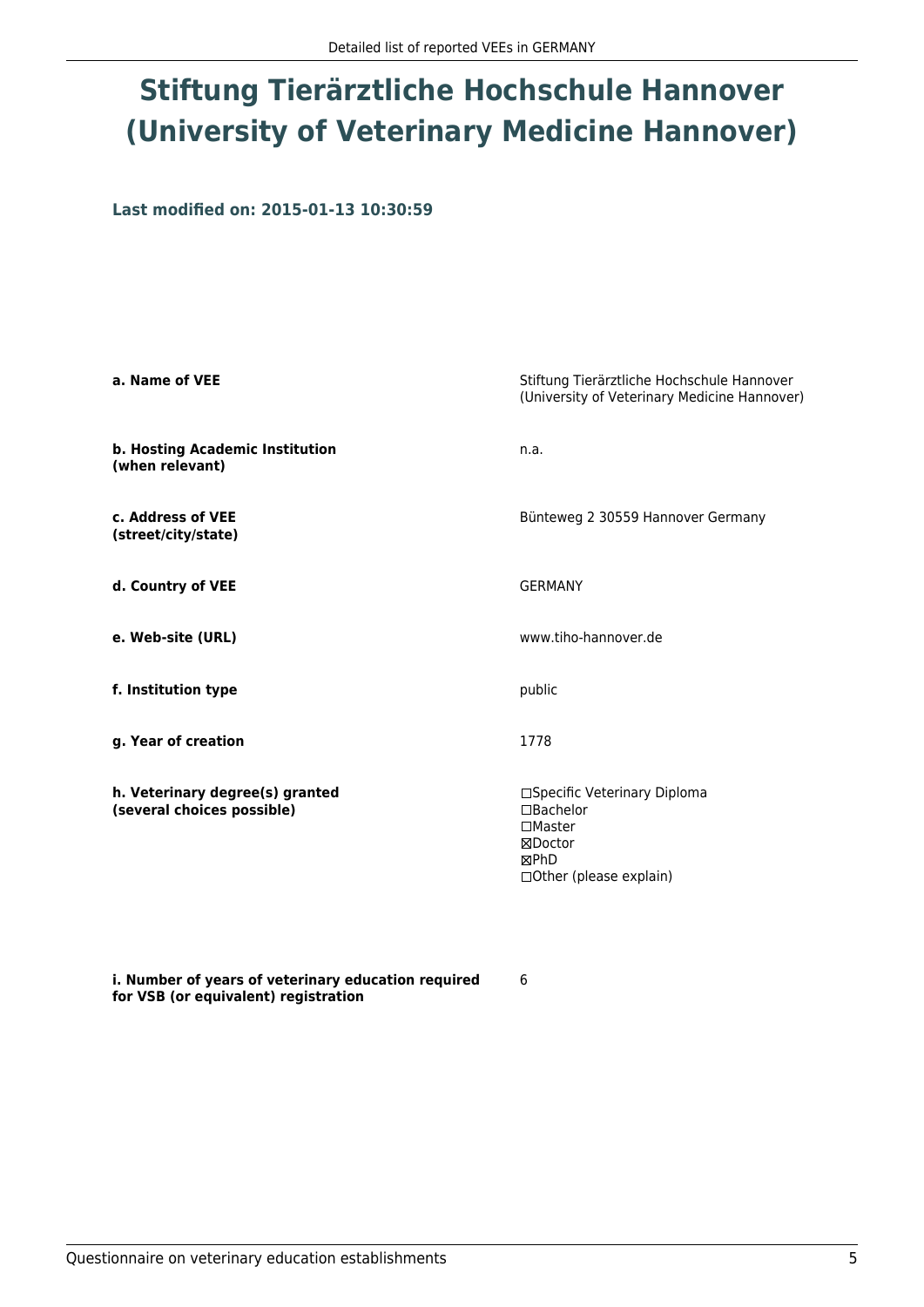#### **j. Average number of veterinary students per class within the establishment**

|                                                                                                   | 1st Year                                                                                                                                                              | $+200$                                    |
|---------------------------------------------------------------------------------------------------|-----------------------------------------------------------------------------------------------------------------------------------------------------------------------|-------------------------------------------|
|                                                                                                   | 2d Year                                                                                                                                                               | $+200$                                    |
|                                                                                                   | 3d Year                                                                                                                                                               | $+200$                                    |
|                                                                                                   | 4th Year                                                                                                                                                              | $+200$                                    |
|                                                                                                   | 5th Year                                                                                                                                                              | $+200$                                    |
|                                                                                                   | 6th Year                                                                                                                                                              | $+200$                                    |
|                                                                                                   | 7th Year                                                                                                                                                              |                                           |
| k. Average number of veterinary graduates per year<br>from the establishment                      | 151-200                                                                                                                                                               |                                           |
| I. Minimum education required for admission to the<br>establishment<br>(several choices possible) | ⊠High School University Entrance<br>Qualification<br>□Pre-Veterinary Science Diploma<br>□Pre-Veterinary Science Degree<br>□Other specific VEE entrance qualifications |                                           |
| m. Is there a selection procedure at<br>(several choices possible)                                | ⊠National level<br>□State level<br>⊠Establishment level                                                                                                               |                                           |
| n. National accreditation/certification/approval                                                  | No                                                                                                                                                                    |                                           |
| o. Regional accreditation/certification/approval                                                  | Yes                                                                                                                                                                   |                                           |
|                                                                                                   | <b>Accrediting agency:</b>                                                                                                                                            |                                           |
|                                                                                                   | <b>Name of the Agency</b>                                                                                                                                             | <b>EAEVE</b>                              |
|                                                                                                   | <b>Address of the</b><br><b>Agency</b>                                                                                                                                | Hietzinger Kai<br>87 1130 Wien<br>Austria |
|                                                                                                   | Country of the<br><b>Agency</b>                                                                                                                                       | Europe                                    |
|                                                                                                   | Date granted (yyyy-<br>mm-dd)                                                                                                                                         | 2008-07-16                                |
|                                                                                                   | <b>Period of validity</b><br>(years)                                                                                                                                  | 10                                        |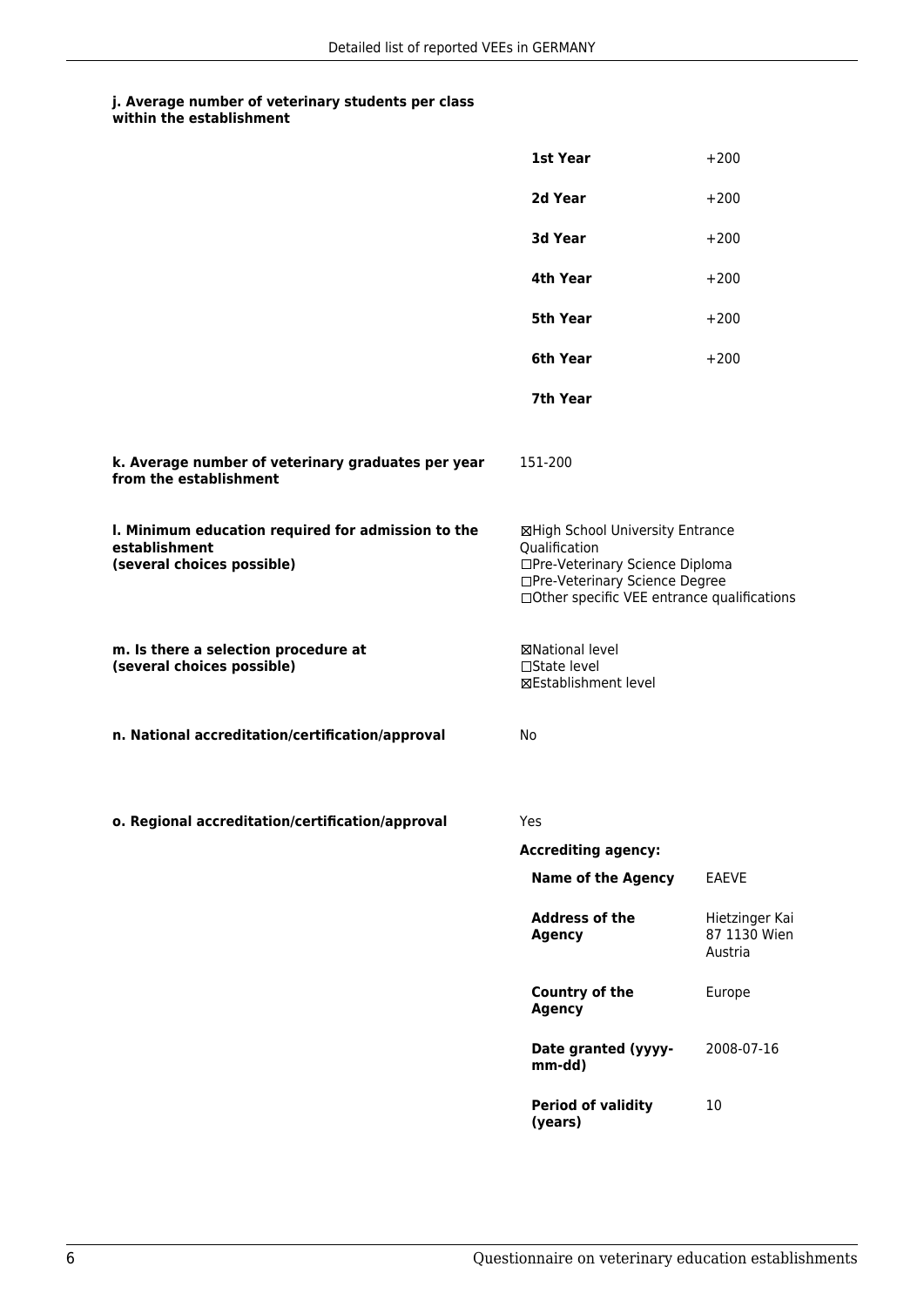**p. Any form of other international accreditation/certification/approval?** No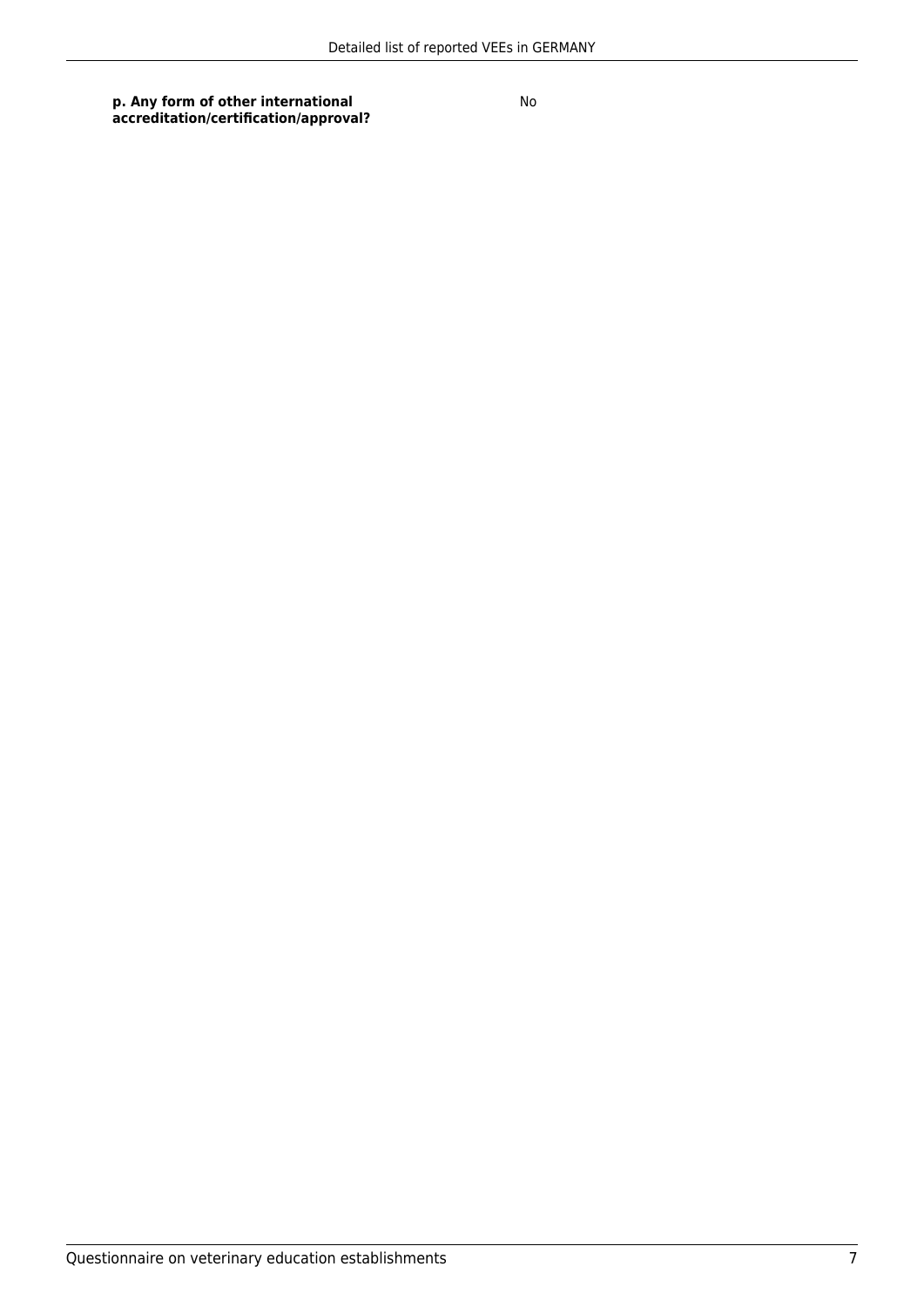## **Tierärztliche Fakultät**

#### **Last modified on: 2015-01-19 12:52:50**

| a. Name of VEE                                                                              | Tierärztliche Fakultät                                                                                                            |  |
|---------------------------------------------------------------------------------------------|-----------------------------------------------------------------------------------------------------------------------------------|--|
| b. Hosting Academic Institution<br>(when relevant)                                          | Ludwig-Maximilans-Universität München                                                                                             |  |
| c. Address of VEE<br>(street/city/state)                                                    | Veterinärstr. 13 80539 München Germany                                                                                            |  |
| d. Country of VEE                                                                           | <b>GERMANY</b>                                                                                                                    |  |
| e. Web-site (URL)                                                                           |                                                                                                                                   |  |
| f. Institution type                                                                         | public                                                                                                                            |  |
| g. Year of creation                                                                         | 1790                                                                                                                              |  |
| h. Veterinary degree(s) granted<br>(several choices possible)                               | ⊠Specific Veterinary Diploma<br>$\Box$ Bachelor<br>$\square$ Master<br>⊠Doctor<br>DPhD<br>⊠Other (please explain)<br>Habilitation |  |
| i. Number of years of veterinary education required<br>for VSB (or equivalent) registration | 6                                                                                                                                 |  |